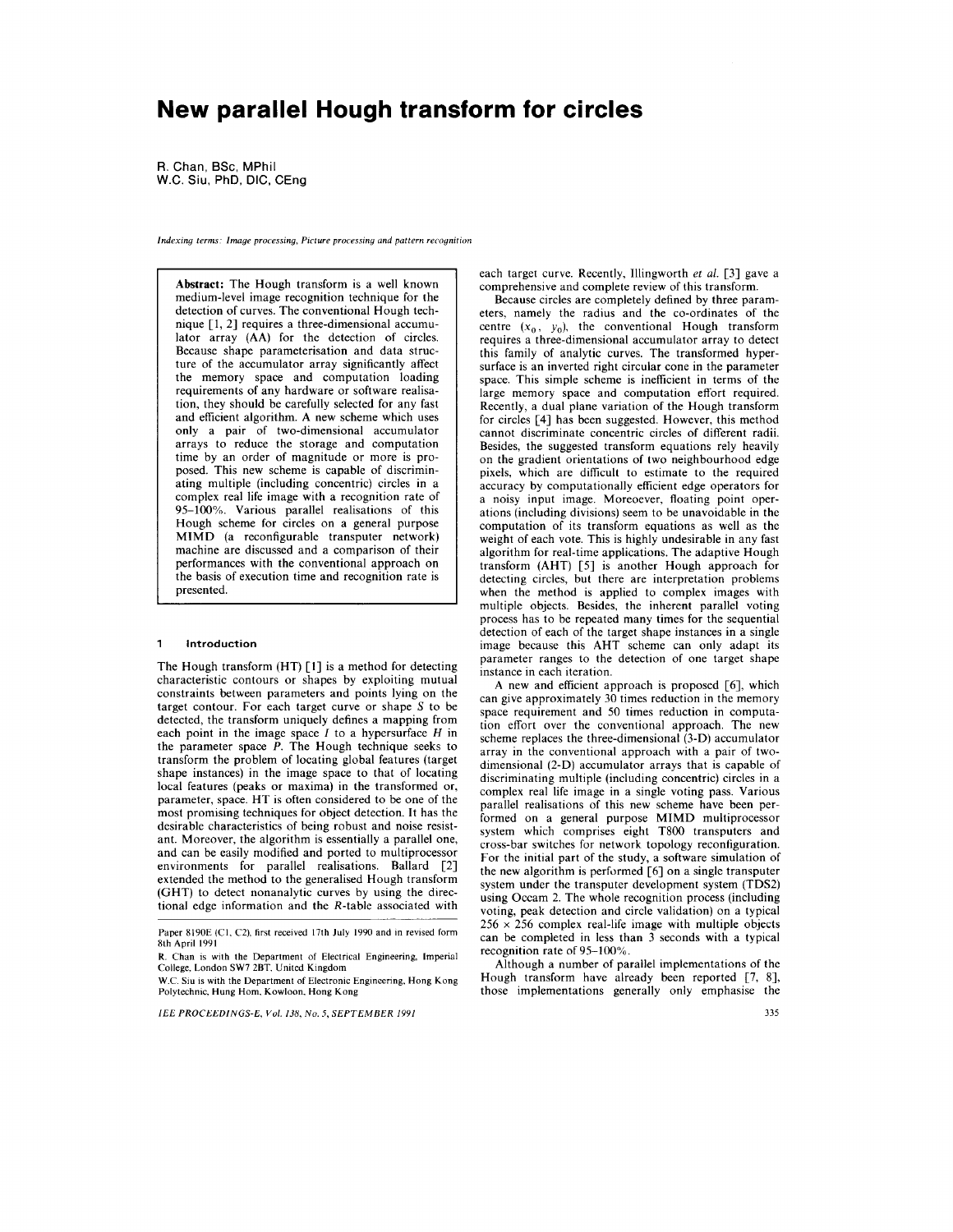parallel accumulation of votes through different partitionings of the parameter space. The subsequent decision and validation processes based on the accumulated votes are not usually addressed. The new parallel realisations, however, also take into consideration the processing performed before and after the transform, i.e. the initial edge detection for input to the HT and validation of candidate output from the HT, to complete the whole recognition cycle. Instead of simply thresholding the votes or detecting local maxima in the **AA,** special procedures are included for the validation of each candidate shape instance. This is essential for shape detection in complex images with many objects.

#### **2 New allocation scheme of Hough space**

The general equation of a circle is given by

$$
(x - x_0)^2 + (y - y_0)^2 = R^2
$$
 (1)

Instead of using each dimension of the accumulator array independently to detect the corresponding parameter, the new scheme uses two dependent groups of parameters for the detection of circles of any radii. In this approach, the two dimensions of the first accumulator **(AA1)** represent the **x** and *y* co-ordinates of the centres of the predicted circles **[SI,** and those of the second accumulator **(AA2)**  represent the **x** co-ordinate of the centre, and radius of the predicted circles (Fig. **1).** The former is used for locat-



**Fig. 1**  *edge pixels on concentric circles New pair* of *accumulator arrays and locus oJ cells mapped by* 

ing the centres of the circles and the latter for finding their radii.

#### *2.1 Derivation of transform equations*

336

To see how these two planes can be used to detect circles, an intuitive view from the geometric standpoint is considered first. **An** image is assumed to be preprocessed by some edge operators to locate all the local edges that correspond to luminance discontinuity. It is also assumed that the edge operator is capable of estimating the gradient orientation of the edge at a particular point to a certain degree of accuracy (e.g. angular error < *6"* for the Sobel operator  $[10]$ ). Suppose there is an edge pixel  $P_1$  at  $(x_{P1}, y_{P1})$  lying on a circle and its gradient orientation is known. The gradient vector will be pointing towards the centre of the circle. In other words, the locus of the possible centre will be a straight line passing through the point *P,* with a slope equal to its edge gradient orientation as shown in Fig.  $1b$ . If there are many edge pixels lying on a circle (one of which is the point  $P_2$ , say, in Fig. **la),** their corresponding mapped lines in the first plane **(AAl)** will all intersect at a single point located exactly at the centre of the circle.

The radius of the circle is found by using the second plane. Let us first consider two circles of radius  $r_1$  and  $r_2$ passing through a single point *P* as shown in Fig. **Id.** It can be easily seen that the triangles  $PC_1Q_1$  and  $PC_2Q_2$  are similar and thus the following relation holds

$$
(x_p - x_{02})/(x_p - x_{01}) = r_2/r_1
$$
 (2)

Because  $r_1$  and  $r_2$  are arbitrarily chosen, eqn. 2 implies that the locus of the possible radius will also be a straight line on the second plane **(AA2).** For the four edge pixel points *P,, P,, P,* and *P,* in Fig. **la,** the mapped loci in Fig. 1c will be the lines  $L_1, L_2, L_3$  and  $L_4$ , respectively. It can also be seen that edge pixels on the same circle will intersect at a single point  $(L_1$  and  $L_2$  intersect at  $(x_{01}, r_1)$ , and  $L_3$  and  $L_4$  intersect at  $(x_{01}, r_2)$ ). Hence, if the possible centre of a candidate circle detected using AA1 is  $(x_{01},$  $y_{01}$ ), the radius of the circle can be found by locating peaks of the column with  $x_0 = x_{01}$  in AA2. In the case of concentric circles, edge pixels on each concentric circle will contribute to a single peak in **AA2.** This results in multiple peaks with the same  $x_0$  but different radii in the second accumulator ( $M_1$  and  $M_2$  in Fig. 1c). Hence, the discrimination power of concentric circles in the conventional three dimensional **AA** approach is retained in this new scheme but the storage requirement for the **AA** is much reduced.

The following is a formal derivation of the transform equations. The slope of the tangent at a point  $P(x_p, y_p)$ on the circle can be found by differentiating eqn. **1** with respect to  $x$  to give

$$
dy/dx = m_t = -(x_p - x_0)/(y_p - y_0)
$$
 (3)

The slope of the normal to the circle at the same point *P*  can be found by the Sobel or super-Sobel operators [10] as

$$
m_n = \tan \theta = (S_y/S_x) \tag{4}
$$

where  $S_x$  and  $S_y$  are the gradient components in the x and *y* direction, respectively. From co-ordinate geometry, the product of the slope of the normal and tangent at a point is negative unity. Thus, for the point  $(x_p, y_p)$  with gradient components  $S_x$  and  $S_y$ , the equation describing the locus of the centre of the circle is given by

$$
(y_p - y_0)/(x_p - x_0) = (S_y/S_x)
$$
 (5*a*)

or

$$
y_0 = mx_0 + b \tag{5b}
$$

where

$$
m = slope = (S_{\nu}/S_{\nu})
$$

and

$$
b = y_0\text{-intercept} = y_p - x_p * (S_y/S_x)
$$

This is a straight line on the  $x_0-y_0$  plane (AA1) of the parameter space. One of the endpoints of this line is the point  $(x_p, y_p)$  itself. If the radii of the circles to be

*161: PROCEtDINtiS-E, Vol. 1.M.* **No.** *5. SEPTEMBER 19Vl*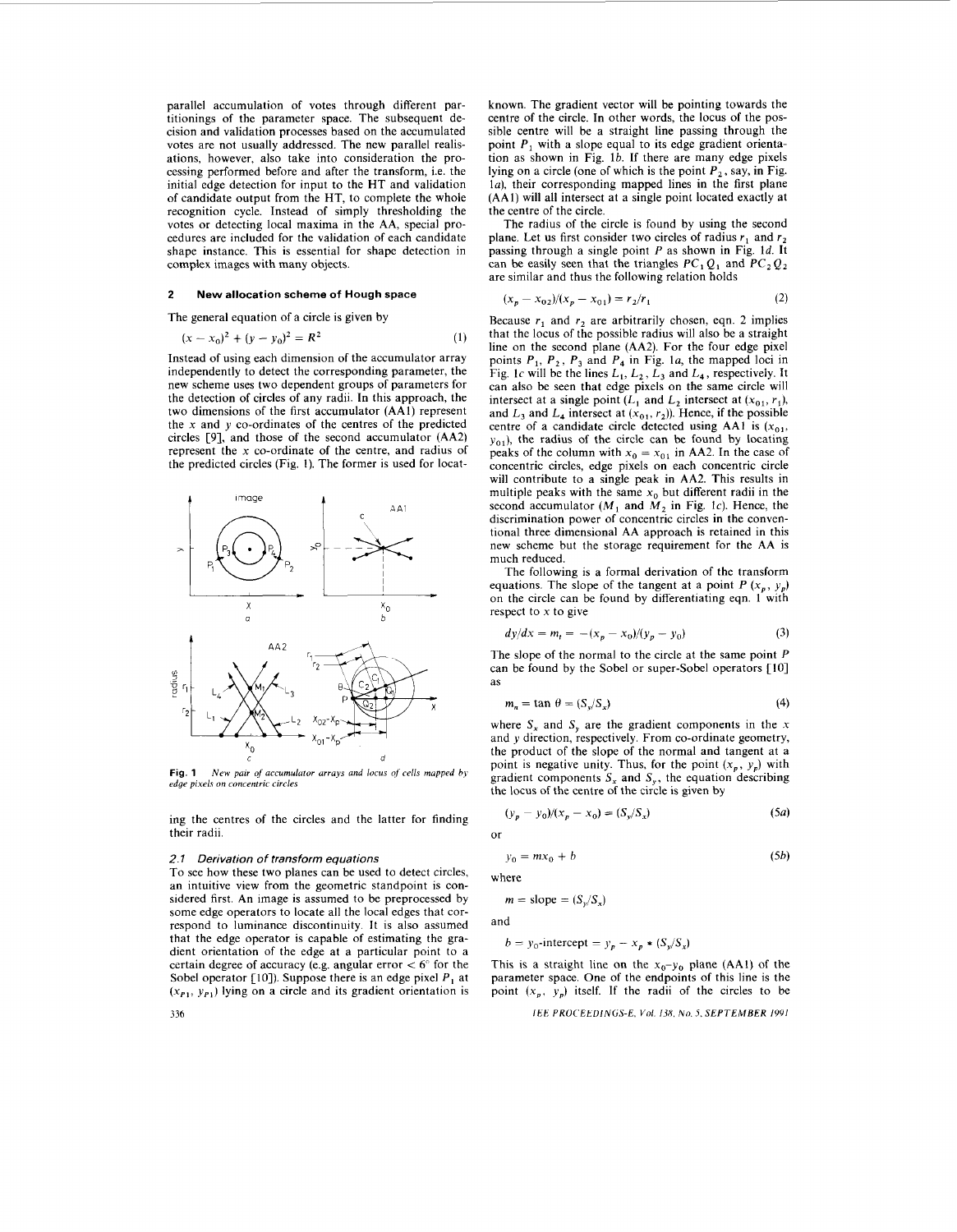detected are constrained by an upper bound  $R_{Vmax}$ , and the gradient angle  $\theta$  (eqn. 4) is quantised into  $N_{\theta}$  values, the co-ordinates of the other endpoint will be

$$
y_{0max} = y_p + B_{Vmax} \sin(\theta_k) \tag{6a}
$$

$$
x_{0max} = x_p + R_{Vmax} \cos(\theta_k) \tag{6b}
$$

where

$$
\theta_k = k(2\pi/N_\theta) \quad \text{and} \quad k = 0, 1, \ldots, (N_\theta - 1)
$$

Note that the values of sines and cosines in eqn. **6** can be precomputed, scaled up (by a power of two) and stored as integer constants. Besides, the upper bound  $R_{V_{max}}$  in eqn. 6 is actually a function of the edge pixel location  $(x_0, x_0)$  $y_0$ ) and the edge gradient orientation  $\theta$ . This is due to inherent as well as to imposed geometric constraints on the target circles in the image. A simple, yet reasonable constraint is that all the target circles, even occluded, have to reside totally within the 2-D image space. This assumption also helps to increase the efficiency of the vertification process, and will be discussed in the next section.

The equation of the line in the second plane can be represented as

$$
(x_0 - x_p)/(r - 0) = \left[ S_x/(S_x^2 + S_y^2)^{1/2} \right] \tag{7}
$$

The endpoints can easily be found as follows: (i)  $x_0$ should be equal to  $x_p$  when the radius is zero; (ii)  $x_0$ equals  $x_{0max}$  (given by eqn. 6b) when *R* equals  $R_{Vmax}$ . In summary, the loci of the two line segments on the two planes are:

$$
AA1: (x_p, y_p) \rightarrow (x_{0max}, y_{0max})
$$
  

$$
AA2: (x_p, 0) \rightarrow (x_{0max}, R_{max})
$$
 (8)

where  $\rightarrow$  denotes the line joining the two endpoints.

# *2.2 Justification of this approach*

Owing to the compression of the parameter space and the linear nature of the mapped loci, high efficiency and parallelism can be achieved in the new scheme. Detailed implementation techniques will be discussed in Section 3. The remaining part of this section will focus on the interpretation problem and the justification of this approach.

Upon completion of the voting process, each cell holds the number of votes or evidence of the hypothesised shape with the parameter set associated with that cell. If there is only one object in the image, the cell with the highest count will define the most probable parameters of the object of the target shape, if it exists, in the image. However, a cell with a high count of votes exceeding the neighbourhood cells (i.e. a local maximum) is a necessary, but not a sufficient, condition for the presence of a target shape instance. In other words, there may be some peaks in the parameter space which are contributed by noise or by edge pixels which are not on the same object as the target shape. Even though the Hough transform can be considered as a matched filter of shape recognition [11], it is not optimal for recognising one shape in the presence of others. This interpretation problem of the transformed space becomes more serious if there are many objects in the image while the target shape is very primitive, such as line segments, circular arcs, etc. Hence, in a practical realisation with a complex input image consisting of multiple objects, there may be many peaks in both  $x_0$ columns in **AA1** and AA2. Since the two planes are linked by the same parameter axis  $x<sub>0</sub>$ , an additional pro-

*IEE PROCEEDINGS-E, Vol. 138, No.* **5.** *SEPTEMBER 1991* 

cedure has to be carried out to select the correct pairs of peaks, one from each plane, *so* that the complete sets of three parameters of the candidate circles can be found. At first sight this seems to make the new scheme complicated, because the regular structure of the voting algorithm has to be modified. In fact, this new scheme only merges the process of verifying candidate shape instances into the voting process.

Study of the conventional Hough transform for circles using a 3-D accumulator array, has shown it to be difficult to determine the response level (i.e. the number of votes) above which the shape instance is guaranteed to be present. Conker **[4]** handled this problem of detection criteria by calculating a relative response which was equal to the ratio of the accumulator response to the circumference. Ye **[12]** used a similar strategy involving a radius-dependent threshold. In our software realisation on the conventional approach, however, the number of false alarms was unacceptably high even with some radius-dependent thresholding schemes were used. Hence, unless the image consists of only very few objects (one or two say, which is very unlikely) it is absolutely necessary to include some additional procedures in the conventional scheme to select from among the peaks in the image those corresponding to the actual occurrence of circles. Based on this argument, merging of the voting and the verifying processes can be justified.

A similar technique has already been applied by Davies **[13]** on a high speed circular-object location algorithm which is based on bisecting horizontal and vertical chords of a circle. Candidate circle centres are located by a 2-D AA, and candidate validation and determination of radius of each hypothesised circle are performed using a 1-D AA. However, this second stage of validation has to transform all the edge pixels once for each candidate centre, which is too demanding for real time applications with complex scenes. Milenkovic [14] treated higher dimensional parameter space as a search space and suggested two variable resolution search techniques to find sets of parameters in this search space that best fit the image data. A point-feature-distance (PFD) function was defined to guide the search so that maxima in the parameter space could be determined without histogramming. Because of the inclusion of the PFD function, the parameter set output must represent the actual target shape instance in the image space. The dynamic combinatorial Hough transform (DCHT) of Leavers *et* **al. [lS]** and the elegant backmapping approach of Gerig *et*  **al. [16]** also tried to provide linkage between image space and parameter space so that subsequent parameter space interpretation and hypothesised instance validation could be performed more easily. However, the computational loading of the DCHT increases drastically for an image with a complex scene, and that of the backmapping approach is at least twice that of the conventional HT using a 3-D AA although the actual votes cast are reduced. Also, the DCHT is essentially a serial algorithm and parallel realisation seems to be very difficult. The backmapping approach has to sacrifice the power of discriminating concentric circles unless no projection is performed and two 3-D **AAs** are used.

In the present studies, an attempt was made to find a new and extremely efficient scheme which possessed the following characteristics:

**(a)** no 3-D AA needed

*(b)* concentric circles detectable

(c) floating-point operations minimised

*(d)* parallel realisation easily performed.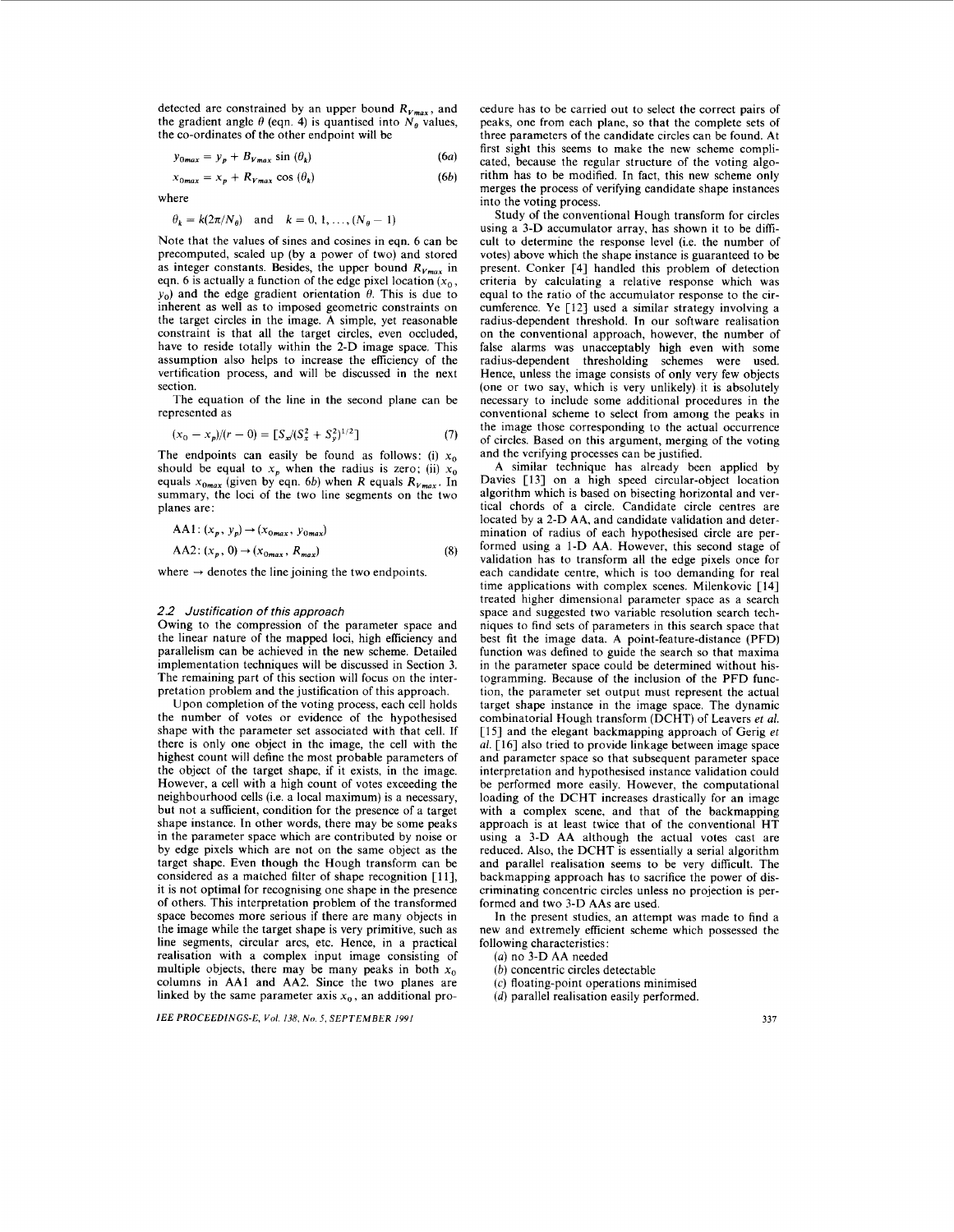Davies's approach **[9]** of locating circles of different radii on a single plane was followed and it was found that the projection of votes at the other orthogonal direction (along either  $x_0$  or  $y_0$  axis) could give a scheme with such characteristics.

To handle the peak pairing and Hough space interpretation problem more efficiently, it is suggested here that the input image data are partitioned and grouped systematically and efficiently during the voting process. In this scheme, an extra database in the form of numerous dynamic linked lists is built when votes are being accumulated in the two **AAs.** This database is just **a** compact and partial representation of the whole image space. The hypothesised parameters associated with each pair of peaks can define an inverse mapping back into this image space which is then searched. Some decision criteria are then defined to validate the presence of the target shape and to reject the false alarms. In this respect, the Hough transform can be considered as a method to extract a more probable and more compact set of estimated parameters from the complete parameter space for more efficient subsequent verifications.

**A** comparison of the conventional scheme and the new scheme is given in Table 1. In our software realisation the algorithmic parameters are defined as follows:

$$
N_x = 64 \qquad N_y = 48 \qquad N_R = 36
$$

This implies that resolution of the circle centre coordinates is four pixels in both  $x$  and  $y$  directions, and resolution of the radius is two pixels. Hence, the upper bounds of the theoretical speedup factor for voting and searching are **46.6** and **66.9,** respectively. There is also **a**  storage saving factor of **20.6** for the accumulator array.

**Table 1** : **Comparison of conventional and new scheme** 

|                                                 | Conventional<br>approach | New<br>approach                                   |  |  |
|-------------------------------------------------|--------------------------|---------------------------------------------------|--|--|
| No. of cells in<br>accumulator<br>arrav         | $N, N, N_a$              | $N, N, +N, N_a$                                   |  |  |
| Computation<br>complexity of<br>voting in AA    | $O(N_e N_e(N_e+1))$      | $O(N_c(N_c+N_c))$                                 |  |  |
| Computation<br>complexity of<br>searching in AA |                          | $O(N, N, N_s(3^3-1))$ $O((N, N, +N, N_s)(3^2-1))$ |  |  |

~ ~

*N,* = **number** of **cells in** *xo* **dimension** of **AA1 and AA2** 

 $N_y$  = number of cells in  $y_0$  dimension of AA1  $N_B$  = number of cells in radius dimension of AA2

*N,* = **number of edge pixels in the input image** 

**O() =order of number** of **operations in the worst case** 

### **3 Software realisation**

**338** 

The verification strategy, the imposition of certain geometric constraints and some fast algorithms applicable to the new scheme in actual realisation will be discussed. The block diagram of the proposed scheme is shown in Fig. **2.** There are three independent databases involved in the whole scheme. The two accumulator arrays **(AA1** and **AA2)** have been explained clearly in the preceding section. The third database needs to be elaborated upon here.

**As** stated in Section **2,** an extra database has to be built for subsequent pairing up of the peaks detected in the corresponding planes. If there is enough memory available in the system, this database can be declared to be a **2-D** array which stores the gradient orientations of all the edge pixels in the gradient orientation array

**(GOA).** However, all the gradient orientations of these edge pixels can be grouped to form a subspace of the complete image space. This arrangement is more reasonable and efficient, in terms of storage requirement, because the size of the subspace to be built is proportional to the complexity of the input image. In the initial



**Fig. 2** *New Hough circle detection scheme* 

serial software realisation on the PC-AT compatible machine, this database consists of eight dynamic linked lists (called edge pixel list or EPL), each of which stores the edge pixels with gradient orientation equal to an integral multiple of **45",** i.e.

$$
L(k): \{(x_{kl}, y_{kl})\}
$$

where

$$
|S_{\theta}(x_{kl}, y_{kl}) - 45k| < \theta_{\text{toler}}\}
$$

and

$$
k = 0, ..., 7 \quad l = 1, ..., 1_{max}
$$
 (9)

Peaks extracted from the two accumulator arrays are merged to form the complete candidate parameter sets. In the merging process each peak in AA1  $(say (x_1, y_{11}))$ marked bold in Fig. 2) is paired with every peak  $\{(x_1,$  $r_{11}$ ,  $(x_1, r_{12})$ ,  $(x_1, r_{13})$ , ...} in the corresponding column in **AA2.** For each of these peak pairs found, the set of estimated parameters of the candidate circles is used to define eight target points. They are on the circumference of the candidate circle and are also oriented at an integral multiple of **45"** from the candidate circle centre and are designated as  $T(i)$  where  $i = 0, \ldots, 7$ . For each target point  $T(i)$ , the linked list  $L((i + 4) \text{ Mod } 8)$  is searched for any element whose distance from the target point is below a certain distance threshold. Circles are declared if elements are found in more than **a** certain number

*IEE PROCEEDINGS-E, Vol. 138, No. 5, SEPTEMBER 1991*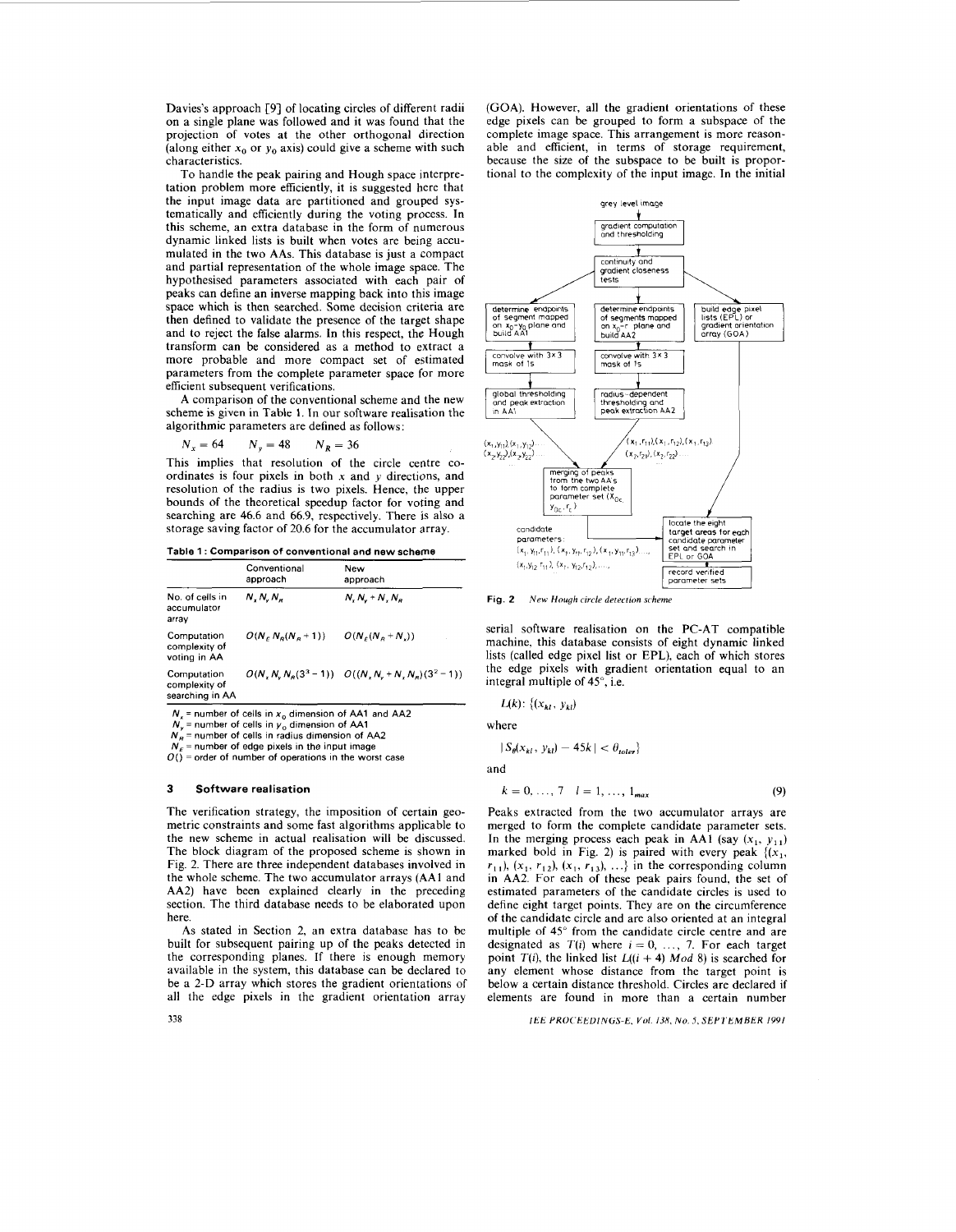```
Table 2: Algorithm of proposed scheme in pseudo-codes 
   Begin 
        Repeat Calculate S_x, S_y and S_{mag} := f(S_x)<br>
If S_{mag} \geqslant S_{thres} Then Begin
              S_{\theta} := Round (tan<sup>-</sup>' (S_{\theta}/S_{\pi})) ;<br>If (| (S_{\theta} Mod 45) - 45 | \leq \theta_{to}Then . 
                  Update EdgePixelList(k)'k=O, , 7. 
               AA1 (4) .=AAl(q) + 1 whereq: (x,.yo) 
AA2(q) :=AA2(q) + 1 whereq. (x,. 0) ~ (xoma., Rma,) 
(Xome., Yoma,): 
        End 
Until EndOflmageData, 
      Convolve AA1 & AA2 with 3 × 3 mask of 1s;
      i=0:
      Repeat 
           Locate q_i = (x_0, y_0) where [AA1(q_i) - AA1(q_i + d_q)] > 0;
           /:=O. 
Repeat 
          \text{Locate } z_i = (x_{0i}, R_{0i}) \text{ where } [\text{AA1}(z_i) - \text{AA2}(z_i + dz)] > 0.Match := 0: Fork := 0 to 7 Do 
               Begin<br>
x<sub>s</sub>:=x<sub>0</sub>, + R<sub>0</sub>, cos (k * 45);<br>
y<sub>s</sub>:= y<sub>0</sub>, + R<sub>0</sub>, sin (k * 45);<br>
n := 1;
                  Repeat 
                     If EdgePixelList(k) contains (x,, y,) such that 
                      /x<sub>ki</sub> − x<sub>s</sub>l < Δx<sub>toler</sub> AND |y<sub>ki</sub> − y<sub>s</sub>l < Δy<sub>toler</sub><br>Then <br>Match ≔ Match + 1</sub>
                     Else 
                         n:=n+l 
                  Until (EndOfList(k) OR OnePlxelFound) 
              End, 
               If Match 2 Match,,,,, 
Then DeclareCircleDetected lxo,, yo,, Ro,), 
            1 =j+l 
Until AA2-NoMorePeak. 
        I.=, + 1 , 
Until AAlLNoMorePeak 
   End
```
 $Match<sub>thres</sub>$  in Table 2) of the eight lists. Although this approach is simple, it is sufficiently accurate and efficient to eliminate most of the invalid pairs, giving the scheme a recognition rate of 95-100%. More robust and reliable tests can be taken on the whole circle to reduce the false alarm rate.

To further increase the accuracy and speed of the algorithm, several mechanisms have been included. First, local continuity and closeness of edge gradient of neighbourhood edge pixels are used to restrict and even disallow votings from these edge pixels that are not likely to lie on a circle.. Typically, about 25-40% of the edge pixels are disallowed to vote. Moreover, circles are also assumed to be completely within the image (even if they are partially occluded), so that the value of  $R_{V_{\text{max}}}$  in eqns. *6a* and *66* is adjusted according to the location of the edge pixel  $(x_p, y_p)$  and to the gradient orientation  $\theta$  given by

$$
R_{Vx} = |x_p/\cos \theta| \text{ if } x_p < |R_{max} \cos \theta|
$$
  
= |(x\_{max} - x\_p)/\cos \theta|  
if x\_p > |x\_{max} - R\_{max} \cos \theta|  
= R\_{max} \text{ otherwise} \t(10a)  

$$
R_{Vy} = |y_p/\sin \theta| \text{ if } y_p < |R_{max} \sin \theta|
$$
  
= |(y\_{max} - y\_p)/\sin \theta|

if 
$$
y_p > |y_{max} - R_{max} \sin \theta|
$$

$$
\text{if } y_p > |y_{max} - R_{max} \sin \theta|
$$
\n
$$
= R_{max} \qquad \text{otherwise} \tag{10b}
$$
\n
$$
R_{Vmax} = MIN(R_{Vx}, R_{Vy}) \tag{10c}
$$

*IEE PROCEEDINGS-E. Vol. 13X. No 5, SEPTEMBER 1991* 

This geometrical constraint can further reduce the computation required for the verifying process. If a peak is found at  $(x_c, y_c)$  in the first plane, the maximum radius to be searched in the image space will be  $R_{Smax}$  given by

$$
R_{Sx}(x_c) = MIN(R_{max}, x_c, |x_{max} - x_c|)
$$
 (11a)

$$
R_{S_y}(y_c) = MIN(R_{max}, y_c, |y_{max} - y_c|)
$$
 (11b)

$$
R_{S_{max}} = MIN(R_{Sx}, R_{Sy})
$$
 (11*c*)

Two very small lookup tables can be built offline to store  $R_{S_x}(x_c)$  and  $R_{S_y}(y_c)$  for more efficient determination of *RSmox* during runtime.

To reduce the dispersion and to give more peaked responses for subsequent peak detection, the two accumulator arrays are filtered by convolving with a  $3 \times 3$ mask of all Is upon completion of the voting process. The inclusion of this process is justified as it significantly reduces the number of subsequent searches, thus reducing the overall recognition time. In addition, the execution time for this process is fixed (0.45 **s** in our serial realisation on the PC-AT compatible machine), and can be reduced still further by simple hardware because of the regularity of the process and simplicity of the kernel.

Because the loci of both transformed curves on the two parameter planes are straight lines, some fast techniques for computing the co-ordinates or addresses of the cells approximating these two lines can be applied. A modified version of the Bresenham algorithm [17], which was originally designed for line drawings in computer graphics, is included in our software realisation. The major advantage of the algorithm is that it involves only integer arithmetic.

Note that the arctangent function has to be computed to estimate the g-adient orientation of each edge pixel. Since there is inherent estimation error from the edge operator itself [lo] and the valid orientation is quantised, an output precision to the nearest  $2^\circ$  is sufficient. In fact, all quantities concerning the orientation or angular measures have a resolution of *2"* in all our actual realisations. With this tolerance allowed, it is thus possible to implement the arctangent function by pure integer arithmetic using the 'bisect and compare' method [18]. Only a small table of 23 precomputed integer constants is needed, and a maximum of five iterations is required to complete the arctangent function.

The serial software realisation is carried out on a PC-AT compatible personal computer, and the program is completely written in Pascal. An outline of our realisation using pseudo-codes is given in Table 2.

# **4 Parallel realisations**

Many low-level image processing algorithms (e.g. median filtering, correlation, etc.) have been implemented on transputer networks [19]. It was found that image parallelism, in general, provides better performance improvement over task parallelism on a transputer network. In this section, the potential of task parallelism of the Hough transform, a medium-level image processing task, is investigated through the parallel realisations of the new Hough scheme for circles on the transputer network.

All the parallel realisations are carried out on a multiprocessor system, called Superlink, which is a second generation transputer system that has been designed and implemented by the same group of research workers within the department. It comprises eight T800 transputers running at 17.5 MHz, with an IBM AT compatible machine acting as the host. The topology of the

**339**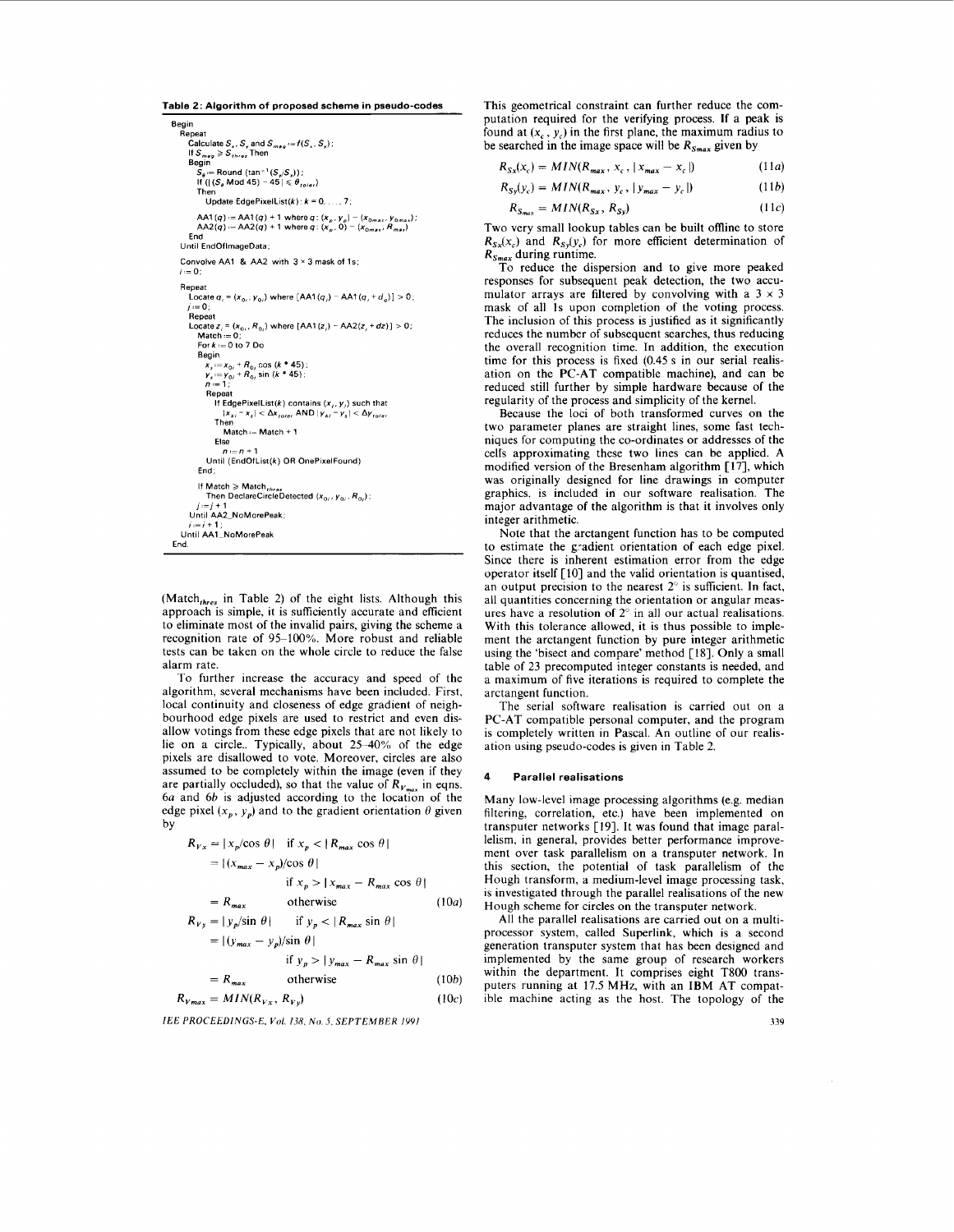network is software reconfigurable through the  $32 \times 32$ crossbar switching network so that each link of a transputer can be connected to any other link of another transputer. Each transputer has **128** Kbytes of external memory, and link 0 of the root transputer (T0) is connected to the host. The host acts as a terminal for user interface, and provides secondary storage for the network. All communication with the host is carried out via DMA channel on the host computer. All the programs are written in Occam 2 and developed under the transputer development system (TDS **V2.0).** However, system programs running on the host are written in both **80286** assembly language and in **C** programming language to handle all the necessary *IjO* between the network and the host.

# *4.1 Choice of architecture*

As pointed out in Section **1,** a MIMD architecture is used for the parallel realisations of the new Hough scheme. The reasons for this choice are threefolded. First, the computation loading required for each edge pixel is not fixed and is a function of  $R_{Vmax}(x_p, y_p, \theta)$  and  $R_{Smax}(x_c, y_c)$ . The number of edge pixels for different images is also indeterminate until runtime. These imply that any systolic or finegrain pipeline approaches will not be appropriate.

Secondly, the mapped loci of different edge pixels are located on the two planes at random, and are dependent on the input image data. If the co-ordinates  $(x_{0i}, y_{0i})$  of the cells to be incremented are calculated by one group of processors, and routed to another group of processors which actually perform the voting (i.e. incrementing the vote count), there will then be excessive amounts of data (co-ordinates of cells mapped) moving around the networks. Besides, explicit tests on whether the routed coordinate pairs are within the local partition of the processor may be required. Moreover, the workload of the voting processors will not be balanced. Otherwise, there will not be any peak vote count in the two accumulator arrays. Hence, a SIMD architecture in which each processor (or PE) caters for one specific region of the parameter space is not suitable because data movements between processors are not structural, processor workloads will not be balanced and interprocessor communcation overhead will be intolerably high because of bus or link contention.

Thirdly, major computation involved in the voting process is on the determination of the addresses of the cells to be incremented. Although the modified Bresenham algorithm can efficiently compute the addresses of the cells approximating the two line segments mapped on the pair of planes, its inclusion has also constrained the network topology for efficient parallel realisation. This is because, for each of the mapped locus (i.e. each of the linear segments), there is a fixed overhead for the initialisation of the loop in the Bresenham algorithm. The longer the segment mapped on the two planes, the smaller the proportion of this loop overhead and the higher the efliciency of the address generation algorithm. Hence, if the two planes are partitioned into rectangular regions, each of which is managed by one processor, then each original mapped segment will be subdivided into still shorter segments, making the initialisation overhead of the addressing scheme larger and larger. Moreover, additional overheads of determining the endpoints of each subsegment at the local partition boundaries may further lower the efficiency of the whole addressing scheme.

To minimise interprocessor communication and to take full advantage of the Bresenham aigorithm, the whole plane of each accumulator array will be kept in the same processor. This implies that for each of the line segments mapped, the co-ordinates of the two endpoints will be distributed to a processor that casts votes to all the cells lying on the mapped linear segment joining these two points. Different mapped segments can therefore be processed by different processors at the same time in a multiprocessor system. After the whole voting process has been completed, the votes in the 2-D arrays managed by various processors have to be summed to get the total vote count for each cell. If the distribution and the routing strategies are efficient, this task parallel scheme can potentially achieve a linear speedup with the number of voting processors. This argument of linear speedup is, of course, valid only if subsequent summation of the distributed votes to give the complete parameter space has a negligible contribution (as compared to the address generation and actual incrementation) to the total execution time. However, it should be emphasised that the computation loading of this subsequent processing is fixed for different input data and is dependent solely on the network topology.

In all of the parallel realisations, the linked lists defined in eqn. **9** are replaced by a two-dimensional array whose elements hold the gradient orientation of all the edge pixels. During the verification, however, the strategy of searching for eight target points as an initial test is still used to reject most of the false alarms. In addition, this gradient orientation array can be utilised for further verification of the candidate circles which have passed the initial test.

### *4.2 Network topologies*

For the parallel realisations of the new Hough scheme for circles, the network has been configured in various topologies as shown in [Fig.](#page-6-0) **3.** They are designed so that the four different sets of data, namely the input image data, the two accumulator arrays and the gradient orientation array, are separately managed by different transputers to achieve minimum interprocessor communication. It should be noted that all three topologies are modified from the standard binary tree structure.

In the first topology with three transputers (Fig. **3a),**  *TO* manages the input image data (or more precisely the edge pixel data) and the gradient orientation array. It determines the two pairs of endpoints of the two mapped segments (given by eqn. **8)** and sends them to **T1** and **T2**  which manage, and cast votes in, AA1 and AA2, respectively. The two transputers, T1 and **T2,** will perform subsequent filtering, thresholding and peak detection on the corresponding plane, and transmit all the peaks found to the root transputer. Verification of the candidate circles are then performed by *TO* by searching the gradient orientation array, and verified circle parameters are transmitted to the host.

The second topology (Fig. **3b)** is modified from the first one with two additional processors **T3** and **T4**  sharing the warkloads of TI and **T2,** respectively. In other words, **T1** and **T3** will cast votes in the first plane while **T2** and **T4** will cast votes in the second. A software demultiplexor (in the form of a circular link buffer set at the higher priority level in a PRI PAR construct) is added in TI, so that segment endpoints received from *TO*  are passed to **TI** or **T3,** whichever is idle or is ready to perform voting for the next mapped segments. Although this dynamic runtime scheduling arrangement introduces

*IEE PROCEEDINGS-E, Vol. 138, No. 5, SEPTEMBER 1991*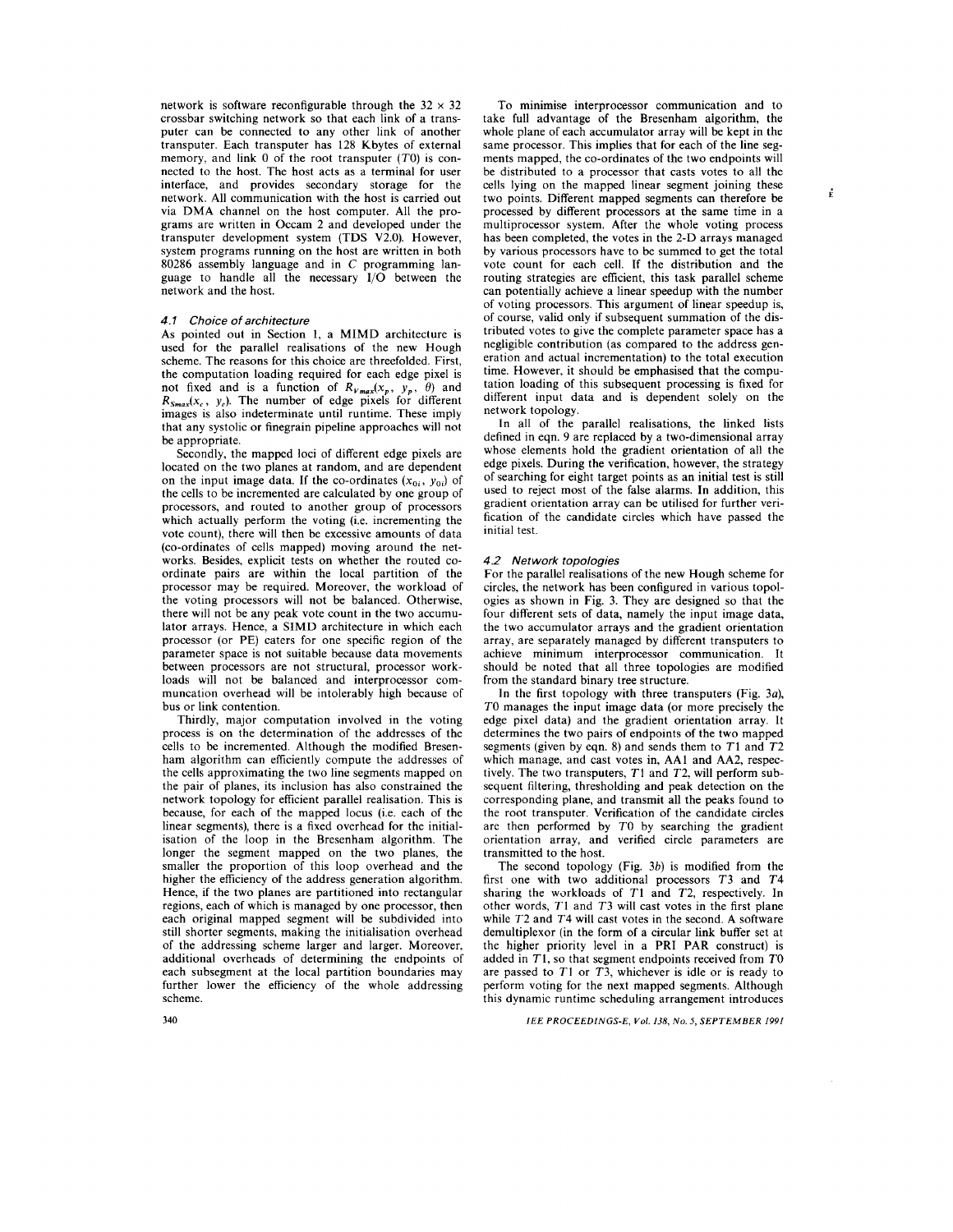<span id="page-6-0"></span>additional overhead it helps to maximise the parallelism and equalise the workloads of the two processors because the computation loading for processing segments of different lengths are different and lengths of the mapped segments are indeterminate until runtime. Hence, compile-time scheduling will always cause the processors to be idle, waiting for the next pairs of endpoints to arrive. The same mechanism has been arranged in *T2* so that endpoints are fed to either *T2* or *T4,* whichever is ready to cast votes for the next mapped segments.



**Fig. 3** *Network topologies for parallel realisations* 

The third topology (Fig. *3c)* enhance the dynamic scheduling arrangement by having three processors *(TI, T3* and *T4)* for casting votes on the first plane and another three *(T2, T5* and *T6)* for vote accumulation on the second. After the voting has been completed, the whole *2-D* arrays processed by *T3* and *T4 (T5* and *T6*  respectively) are sent to *T1 (T2* respectively) *so* that summation of corresponding cells can be performed to give the final transformed space.

The parallel verification process has also been realised in the network of the second topology (Fig. *3b).* Two different schemes have been studied. The first scheme (see Fig. 4a) uses all five transputers for parallel verification. Upon completion of the voting process, while the whole *2-D* accumulator array processed by *T3* and *T5,* respectively, are sent to *T1* and *T2,* respectively, to be summed to give the final transformed space, the root transputer will concurrently transmit the gradient orientation array

*IEE PROCEEDINGS-E, Vol. 138, No. 5, SEPTEMBER I991* **34 1** 

to the other four transputers in the network. All the peaks extracted in the two planes are transmitted to transputer *T1,* so that candidate circle parameters are extracted and distributed dynamically to any one of the five processors in the network, whichever is the first to be ready to verify the next candidate set. The physical links and the data routing are arranged (Fig. *4)* so that only one type of data (i.e. either candidate parameter, verified parameter, peaks in AA2 or processor-ready signal for the next candidate parameter) is transmitted in any one link throughout the whole verification process.



**cp** = **candidate parameter vp** = **verified parameter**  *Data routing for parallel uerijication*  **rdy** = **processor ready for next** *cp*  **pk** = **peaks in AA2** 

The second scheme uses only three transputers (TO, *T2* and *T3)* for parallel verification. The gradient orientation array will be distributed to *T2* and *T3* instead of all four transputers. *T4* will be dedicated to peak detection in AA2 while **T1** extracts peaks in AA1 and distributes the candidate circle parameters dynamically to any of *TO, T2* or *T3.* The physical link connections are basically the same as the first scheme, but the data routing paths have been modified as shown in Fig. *4b.* 

#### **5 Results**

The results of four test images (see Fig. *5)* are given. The first image is generated by computer and the other three are real life images acquired from a camera. The resolution of all the test images is  $256 \times 256$  pixels with a depth of 8 bits per pixel.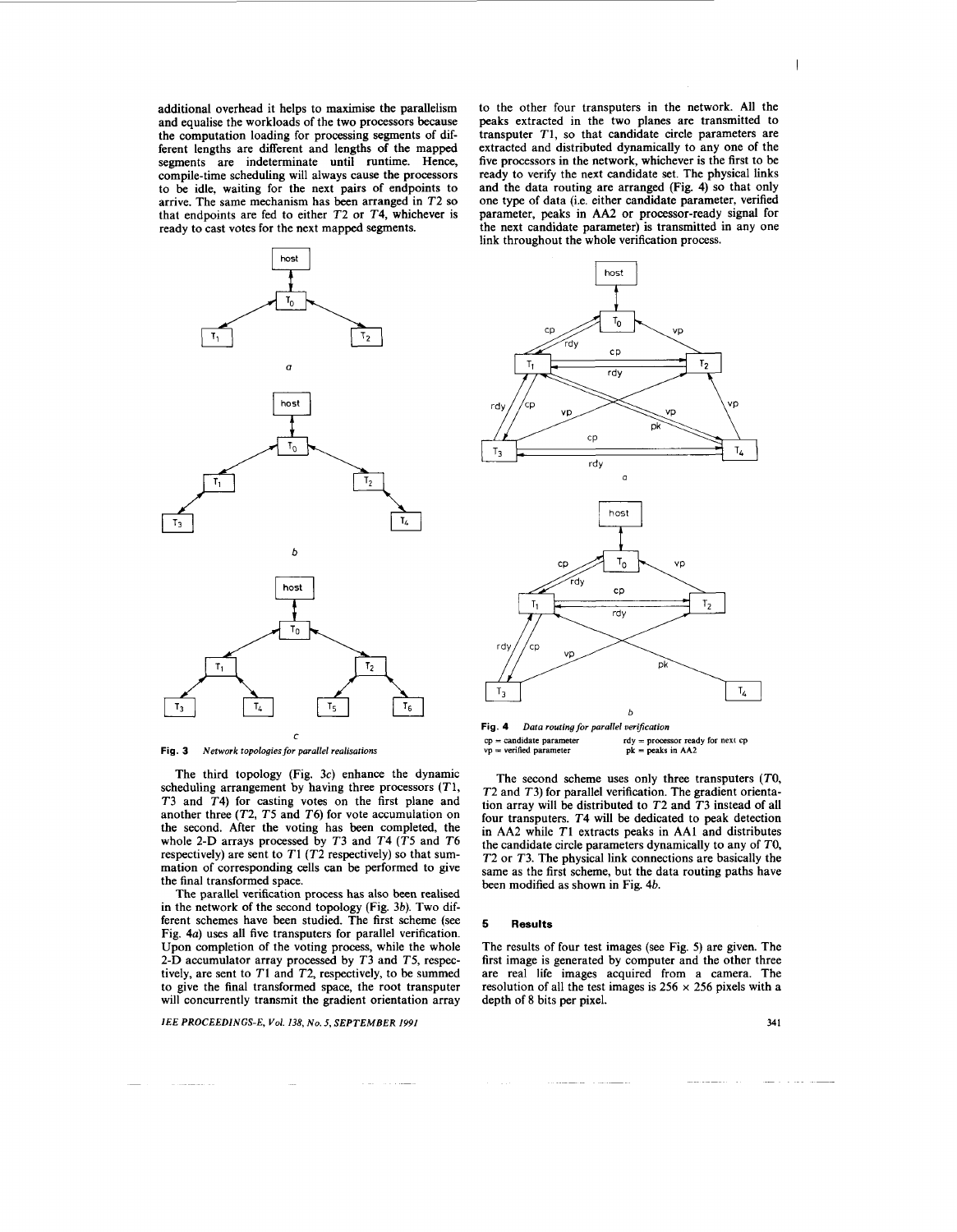

Fig. 5 *Test images*  $1-4$  *a* Image 1 (35cir) *b* Image 2 (conceir) *a* **Image**  $1 (35 \text{cir})$  *b* **Image**  $2 (\text{conccir})$  *c* **Image**  $3 (\text{circles})$  *d* **Image**  $4 (\text{lab1})$ 

As a single system which is capable of performing all levels of processing tasks (e.g. numeric and symbolic processing) in image processing and computer vision, a transputer system will be a good choice for design and simulation of parallel algorithms. Digital signal processors, which are usually more cost effective and more suitable for low-level processing tasks (e.g. convolution, edge detection, etc.)  $\lceil 20 \rceil$ , may be added as the front end of the transputer network to form a real-time or near real-time system. Hence, all the timings for the voting process do not include the extraction of edge pixels (convolution with gradient masks and gradient thresholding) and the determination of the gradient orientation.

## *5.1 Serial realisation*

A comparison of the execution time for the voting process between the conventional and the new scheme is given in Table 3. Because of the large memory requirement of the conventional scheme, this part of the realisation was performed on an **INMOS** B004 board with a single T414 transputer so that a fair comparison could be made. The new approach achieved about 25 times speedup over the conventional approach. The discrepancy between this experimental speedup and the theoreti-

Table **3:** Execution time for voting by single **T414** on BOO4 board

| Test<br>image | Number of<br>edge pixels | Conventional<br>approach | New<br>approach | Speedup<br>factor |
|---------------|--------------------------|--------------------------|-----------------|-------------------|
| 35Cir*        | 7340                     | 112.3 s                  | 4.51 s          | 24.9              |
| Conccir 4273  |                          | 79.5 s                   | 2.91 s          | 27.3              |
| Circles       | 2109                     | 40.3 s                   | 1.49 s          | 27.0              |
| Lab1          | 8950                     | 130.2 s                  | 5.36 s          | 24.3              |

35Cir': Synthesised image with 35 (29 complete) circles of different radii;

Conccir. Image with four concentric and five other circles; Circles: Image with two concentric and four other circles; Lab1 : Scene of laboratory with three circular objects.

cal speedup (46.6 and 66.9 mentioned in section 2) is due to the overhead for building the addition database (the eight edge pixel lists defined in eqn. 9, or more precisely the gradient orientation array in our realisation), and also to the use of the efficient Bresenham algorithm for circles for calculating the addresses of the cells on the mapped plane. Because of the memory limit **of** the computer, the maximum detectable radius is set to 72 pixels  $(N_R = 36)$  in the conventional approach. Although  $N_R$  of the new scheme can be set higher in our realisation  $(N_R = 50$  or larger), it is reduced to this same value of 36 for the sake of performance comparison. It should be noted that the speedup factor will increase if  $N_R$  is increased, making the overhead for building the extra database (the eight linked lists or the two dimensional gradient orientation array) **less** significant relative to the actual voting process.

Table 4 gives a comparison of the execution time for the searching process between the conventional and new schemes. Special care must be taken in interpreting the results in this table. After employing radius dependent thresholding and strict maxima criteria (i.e. the vote count of a cell is larger than all the 26 neighbourhood cells in the 3-D AA), the number of peaks detected in the conventional approach is the same as the number of candidates circles which are not yet validated. Thus it takes 4.36 seconds to extract 935 candidate circles for test

Table **4:** Execution time for peak detection and searching by single **T414** on BOO4 board

| Test<br>image | Conventional<br>approach |                               | New<br>approach            |                       |                     |  |  |
|---------------|--------------------------|-------------------------------|----------------------------|-----------------------|---------------------|--|--|
|               | Number<br>Ωf<br>peaks    | Time for<br>locating<br>peaks | <b>Number</b><br>of search | Time for<br>searching | Recognition<br>rate |  |  |
| $35C++$       | 935                      | 4.36 s                        | 223                        | 1.03 s                | 96.5%               |  |  |
| Conccir       | 620                      | 2.66s                         | 198                        | 0.89 s                | 100%                |  |  |
| Circles       | 260                      | 1.47s                         | 137                        | 0.58s                 | 93.3%               |  |  |
| Lab1          | 1053                     | 5.79 s                        | 375                        | 1.28s                 | 100%                |  |  |

*IEE PROCEEDINGS-E, Vol. 138. No. 5, SEPTEMBER 1991*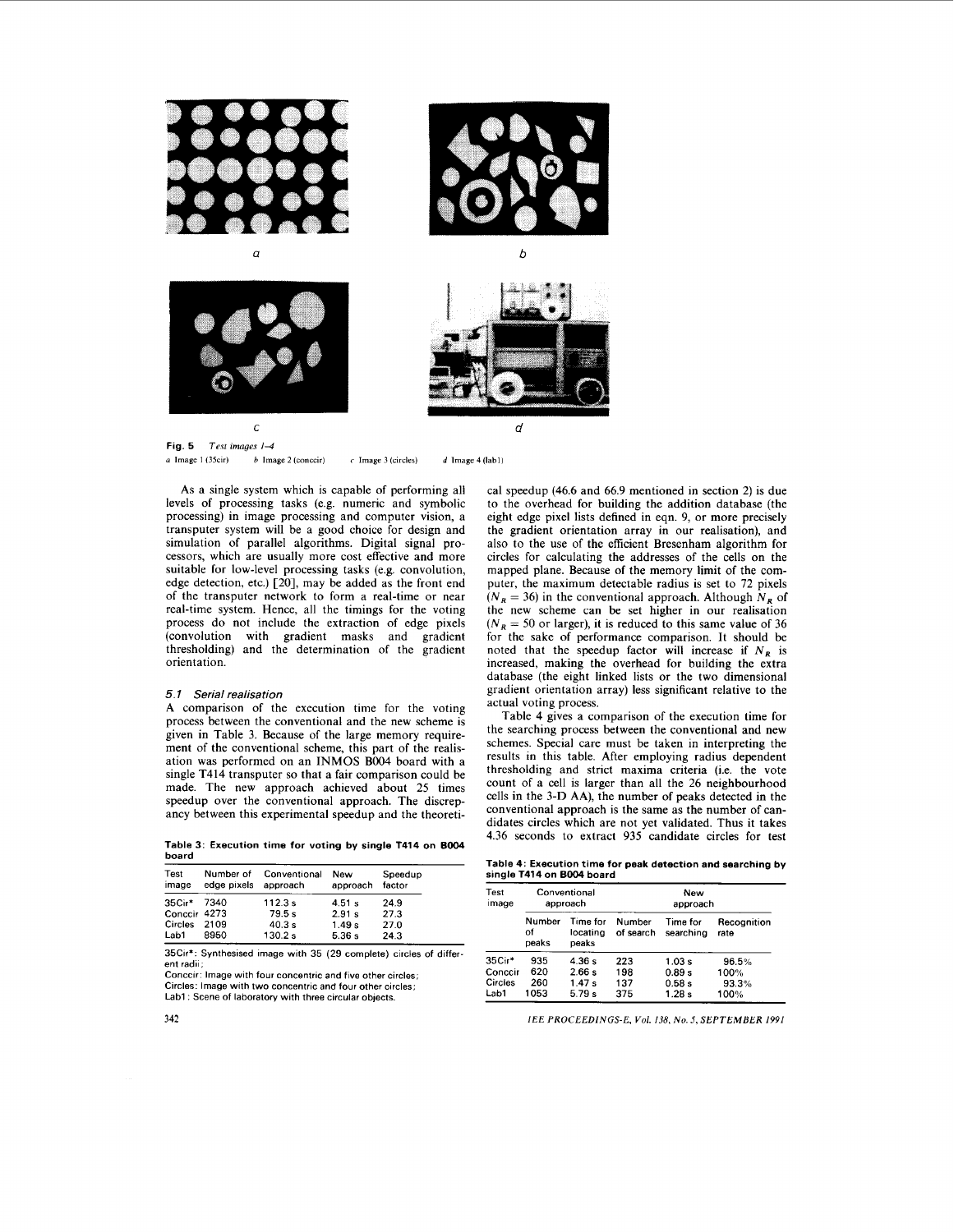image I, where in fact there are only *29* complete circles actually present. Thus, further testing procedures (and extra processing time) are needed to process these *935*  candidate circles. On the other hand, the new scheme spends *1.03* seconds to locate exactly *28* out of the *29*  complete circles in only *223* search trials. Note that although there are *35* circles in this image, the searching constraint defined by eqn. *11* makes detectable only the *29* circles which reside completely in the image and the scheme totally ignores the remaining six incomplete circles located near the boundary of the image.

# 5.2 *Parallel realisations*

The absolute speedup of the parallel algorithm over the serial counterpart is defined as

$$
S = t_1 / t_n \tag{14}
$$

where

 $t_1$  = execution time with one processor

and

#### $t_n$  = execution time with *n* processors.

The efficiency of the parallel algorithm with *n* processors can thus be defined as

$$
\eta = S/n = t_1/(t_n * n) \tag{15}
$$

The speedup of the parallel voting and verifying algorithms with different network topologies are studied and tabulated in Table *5* and Table *6b* respectively. The job allocation of different processors in the parallel verifying process is given in Table *6a.* There is a continual increase in overall speedup with the increasing number of processors. Although the efficiency decreases with the

**Table 5: Execution time for voting using different number of transputers (numbers in brackets indicate speedup with**  respect to one processor)

| Test<br>image | Number of<br>edge pixels | 1 T800 | 3 T800s | 5 T800s | 7 T800s |
|---------------|--------------------------|--------|---------|---------|---------|
| 35Cir*        | 7340                     | 2.96s  | 1.59 s  | 0.90 s  | 0.66s   |
|               |                          | (1.0)  | (1.86)  | (3.28)  | (4.48)  |
| Conccir 4273  |                          | 1.90s  | 1.03 s  | 0.58s   | 0.41 s  |
|               |                          | (1.0)  | (1.84)  | (3.28)  | (4.63)  |
| Circles       | 2109                     | 0.95s  | 0.52s   | 0.29s   | 0.21 s  |
|               |                          | (1.0)  | (1.83)  | (3.28)  | (4.52)  |
| Lab1          | 8950                     | 3.53s  | 1.88s   | 1.06s   | 0.79 s  |
|               |                          | (1.0)  | (1.87)  | (3.33)  | (4.47)  |

#### **'Table 6a: Processors job allocation for different schemes**

|                                      |        |                     | Scheme 0 Scheme 1 Scheme 2 Scheme 3 |         |
|--------------------------------------|--------|---------------------|-------------------------------------|---------|
| <b>Total number</b><br>of processors | 1 T414 | 3 T <sub>800s</sub> | 5 T800s                             | 5 T800s |
| Processors for<br>peak detection     |        |                     |                                     | 2       |
| Processors for<br>verification       |        |                     | 5                                   | з       |

increasing number of processors dedicated to voting, its value of about *70%* (in the range *60.9%-66.6%)* is quite satisfactory for these parallel realisations in high level language without any code optimisation.

The fixed overhead in Table *6b* refers to the convolution of the accumulators with a  $3 \times 3$  mask of unity, the vote thresholding and the distribution of the gradient orientation array. It is measured by setting the gradient threshold to a very high value so that no pixel is allowed to contribute votes to the accumulators and to be involved in any subsequent processing.

The efficiency of the parallel verification is not very high. This is because the computation loading for the peak extraction is quite demanding so that the processors are very often idle, waiting for the candidate parameters to arrive. This can be observed by inspecting the use of the software buffer which distributes the candidate parameters to any processors which are ready. The fact that the second scheme has both higher efficiency and faster absolute execution time is because *TO* and *T4* are totally dedicated to peak detection in the corresponding accumulator and released from concurrently performing the verification process. This can be deduced from the fact that the fixed overhead has decreased by *32* ms while the absolute execution time is decreased by a still larger amount (in the range of *55-76* ms).

The efficiency is especially low if only a very small number of search trials is attempted because the fixed overhead of transmitting the gradient orientation array will become more significant. However, this array can be built by individual processors during the voting process so that distribution of the whole array after the voting process can be eliminated.

It should be stressed that the above absolute timings are for parallel programs with no optimisation. The total execution time can, of course, be further reduced by using faster transputers, and including inline transputer instructions (under the GUY construct [21]) for time-critical sections of the program.

After completing the software realisations of the algorithms described in the last section, it can be confirmed that balancing of the workload of each transputer in networks of this nature is of utmost importance for achieving maximum efficiency. The major factors affecting the efficiency are:

*(a) Data availability:* Since there is an indeterminate amount of data (edge pixels) which are not arriving at regular intervals, the workloads of the various transputers are fluctuating with time, with the input parameters (e.g. gradient threshold) and with the image data. These workload gaps can be balanced to a certain extent by implementing software link buffers between processors and this is elaborated in the following paragraphs.

*(b) Buffered communications.* The interprocessor communication between transputers via links is synchronised and unbuffered. Hence, a software buffer process may be

|             | Table 6b: Execution time for verifying using different number of |  |  |  |  |
|-------------|------------------------------------------------------------------|--|--|--|--|
| transputers |                                                                  |  |  |  |  |

| Test<br>image  | Number of<br>search trial | Scheme 0<br>1 T414 | Scheme 1<br>3 T800s | Scheme 2<br>5 T800s<br>(Fig. 5.4a) | Scheme 3<br>5 T800s<br>(Fia. 5.4b) |
|----------------|---------------------------|--------------------|---------------------|------------------------------------|------------------------------------|
| 35Cir*         | 223                       | 1.03 s             | 0.547 s             | 0.322 s                            | 0.256 s                            |
| Conccir        | 198                       | 0.891 s            | 0.418 s             | 0.287 s                            | 0.211 s                            |
| Circles        | 137                       | 0.582 s            | 0.267s              | 0.203 s                            | 0.148s                             |
| Lab1           | 375                       | 1.28s              | 0.646s              | 0.340 s                            | 0.268 s                            |
| Fixed overhead |                           | $91 \text{ ms}$    | $49 \text{ ms}$     | 97 ms                              | 65 ms                              |

**IEE PROCEEDINGS-E, Val**  *l3X.* **No** *5,* **SEPTEMBER 1991 343**